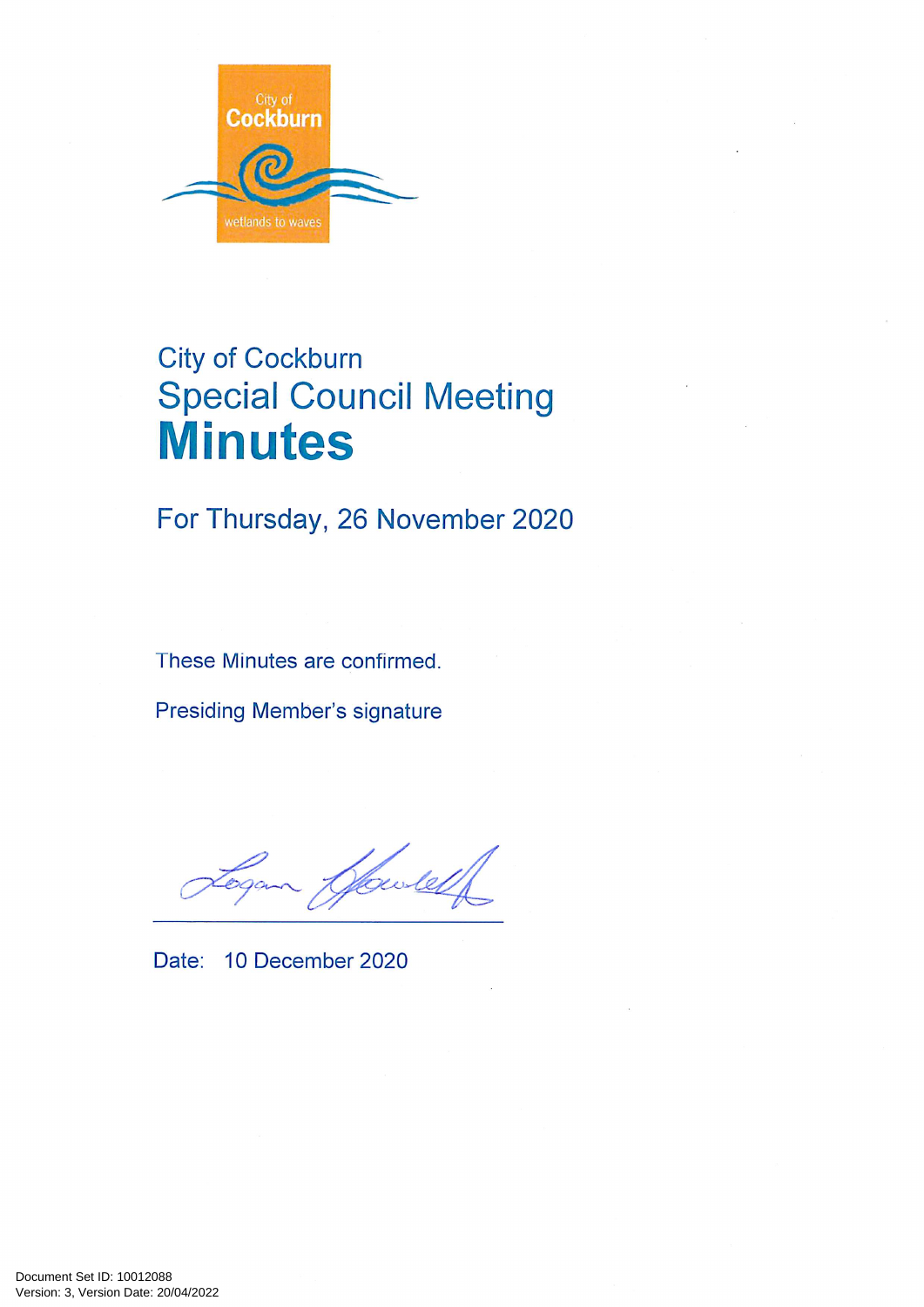# **CITY OF COCKBURN**

## **SUMMARY OF MINUTES OF THE SPECIAL COUNCIL MEETING HELD THURSDAY, 26 NOVEMBER 2020**

#### **Page**

| $\mathbf 1$ .  |                                                                                                                             |  |
|----------------|-----------------------------------------------------------------------------------------------------------------------------|--|
| 2.             |                                                                                                                             |  |
| 3.             |                                                                                                                             |  |
| $\overline{4}$ | ACKNOWLEDGEMENT OF RECEIPT OF WRITTEN DECLARATIONS OF<br>FINANCIAL INTERESTS AND CONFLICT OF INTEREST (BY PRESIDING         |  |
| 5.             |                                                                                                                             |  |
| 6.             |                                                                                                                             |  |
| 7.             |                                                                                                                             |  |
| 8.             | DECLARATION BY MEMBERS WHO HAVE NOT GIVEN DUE<br>CONSIDERATION TO MATTERS CONTAINED IN THE BUSINESS PAPER                   |  |
| 9.             |                                                                                                                             |  |
| 10.            |                                                                                                                             |  |
|                | (2020/MINUTE NO 0242) ATTENDANCE AT MEETING BY<br>10.1<br>INSTANTANEOUS COMMUNICATION - CR ALLEN, CR SMITH, CR<br>WIDENBAR. |  |
| 11.            |                                                                                                                             |  |
| 12.            |                                                                                                                             |  |
| 13.            |                                                                                                                             |  |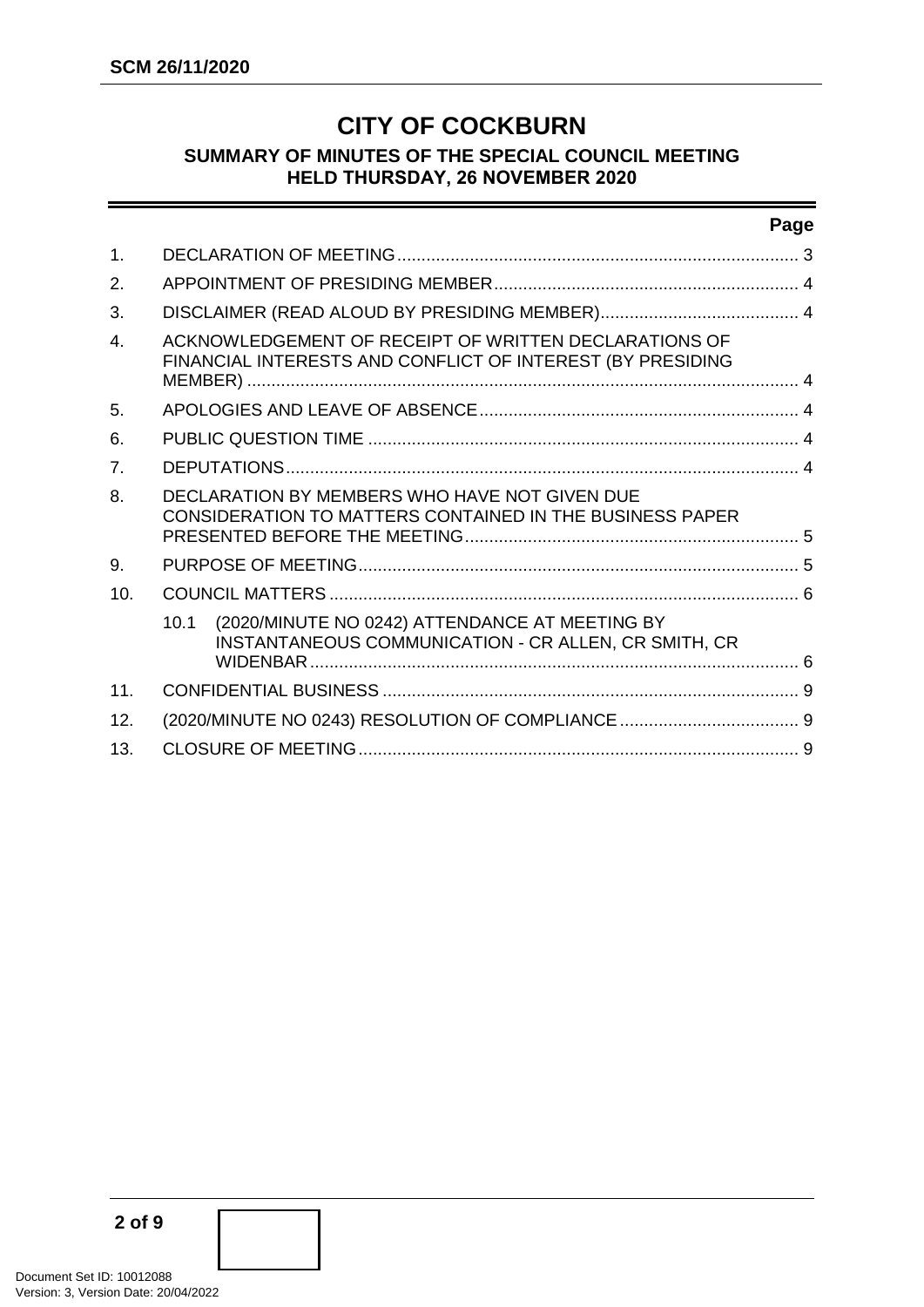# **CITY OF COCKBURN MINUTES OF SPECIAL COUNCIL MEETING HELD THURSDAY, 26 NOVEMBER 2020**

#### **PRESENT:**

#### **ELECTED MEMBERS**

| Mr L Howlett    | $\overline{\phantom{0}}$ | Mayor (Presiding Member) |
|-----------------|--------------------------|--------------------------|
| Ms L Kirkwood   |                          | Deputy Mayor             |
| Mr K Allen      |                          | Councillor               |
| Mr M Separovich | $\sim$                   | Councillor               |
| Ms P Corke      |                          | Councillor               |
| Mr P Eva        |                          | Councillor               |
|                 |                          |                          |

#### **IN ATTENDANCE**

| Mr D Arndt     |                          | <b>Acting Chief Executive Officer</b>             |
|----------------|--------------------------|---------------------------------------------------|
| Mr D Green     |                          | <b>Director Governance and Community Services</b> |
| Mr S Downing   | $\overline{\phantom{a}}$ | <b>Director Finance and Corporate Services</b>    |
| Mrs G Bowman   | $\overline{\phantom{a}}$ | Executive Manager, Strategy and Civic Support     |
| Mr A Lees      | $\overline{\phantom{0}}$ | Acting Director, Engineering and Works            |
| Ms R Pleasant  | $\blacksquare$           | Acting Director, Planning and Development         |
| Mrs B Pinto    | $\overline{\phantom{0}}$ | Governance Officer, Moderator                     |
| Ms L Spearing  | $\overline{\phantom{a}}$ | Personal Assistant to the CEO                     |
| Mrs S D'Agnone | $\blacksquare$           | <b>Council Minute Officer</b>                     |

# <span id="page-2-0"></span>**1. DECLARATION OF MEETING**

The Presiding Member declared the meeting open at 6.45pm.

"Kaya, Wanju Wadjuk Budjar" which means "Hello, Welcome to Wadjuk Land"

The Presiding Member acknowledged the Nyungar People who are the traditional custodians of the land on which the meeting is being held and pay respect to the Elders of the Nyungar Nation, both past and present and extend that respect to Aboriginal and Torres Strait Islander people who may be with us tonight either in person or viewing online.

This Council meeting will be electronically recorded and live streamed on the City's website, except where Council resolves to go behind closed doors. All recordings are retained in accordance with the General Disposal Authority for Local Government Records, produced by the State Records Office. A copy of the recorded proceedings will be available on the website within two business days of this Council meeting.

Mayor Howlett advised that images of the public gallery are not included in the webcast, however the voices of people will be captured and streamed, and reminded everybody present to be mindful of their conduct during the recorded meeting.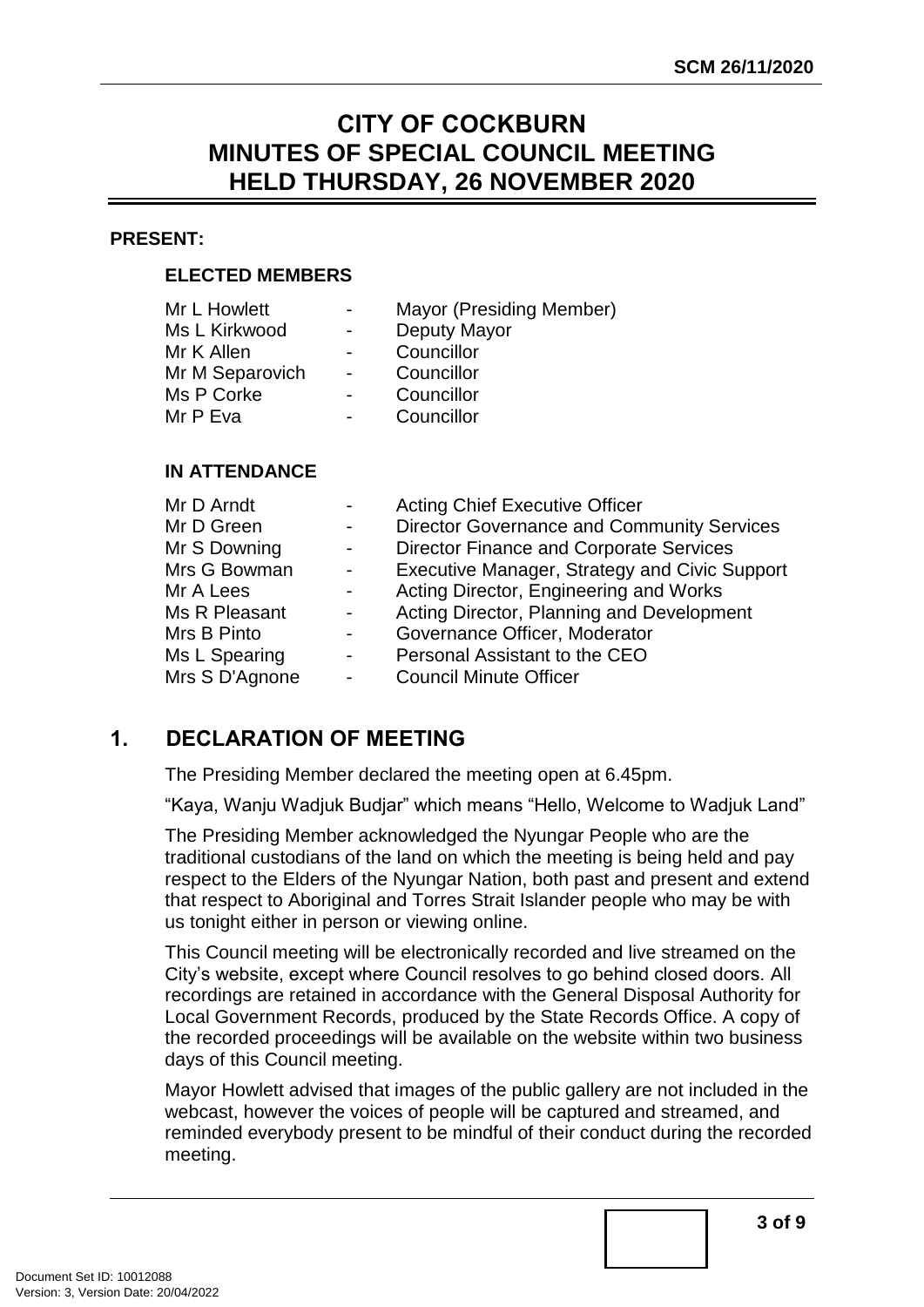Live streaming meetings is a Council initiative, aimed at increasing the City's transparency and openness, as well as making Council meetings more accessible to our community and those beyond.

Mayor Howlett advised that Cr Lee-Anne Smith, OAM, would be participating in the meeting via video link Cr Smith will be able to speak to agenda items and will appear on the screen facing the public gallery when she is addressing any matters.

Tonight Elected Members will be voting on Agenda Items, for the second time, by an electronic voting system that will display the vote of each member, and allow it to be recorded in the minutes of each meeting.

# <span id="page-3-0"></span>**2. APPOINTMENT OF PRESIDING MEMBER**

Nil

## <span id="page-3-1"></span>**3. DISCLAIMER (READ ALOUD BY PRESIDING MEMBER)**

Members of the public, who attend Council Meetings, should not act immediately on anything they hear at the Meetings, without first seeking clarification of Council's position. Persons are advised to wait for written advice from the Council prior to taking action on any matter that they may have before Council.

# <span id="page-3-2"></span>**4. ACKNOWLEDGEMENT OF RECEIPT OF WRITTEN DECLARATIONS OF FINANCIAL INTERESTS AND CONFLICT OF INTEREST (BY PRESIDING MEMBER)**

Nil

# <span id="page-3-3"></span>**5. APOLOGIES AND LEAVE OF ABSENCE**

| Cr C Terblanche | $\overline{\phantom{0}}$ | Leave of Absence |
|-----------------|--------------------------|------------------|
| Ms L Smith      | $\overline{\phantom{0}}$ | Councillor       |
| Ms C Stone      | $\overline{\phantom{0}}$ | Councillor       |
| Mr T Widenbar   | $\overline{\phantom{0}}$ | Councillor       |

# <span id="page-3-4"></span>**6. PUBLIC QUESTION TIME**

Nil

## <span id="page-3-5"></span>**7. DEPUTATIONS**

Nil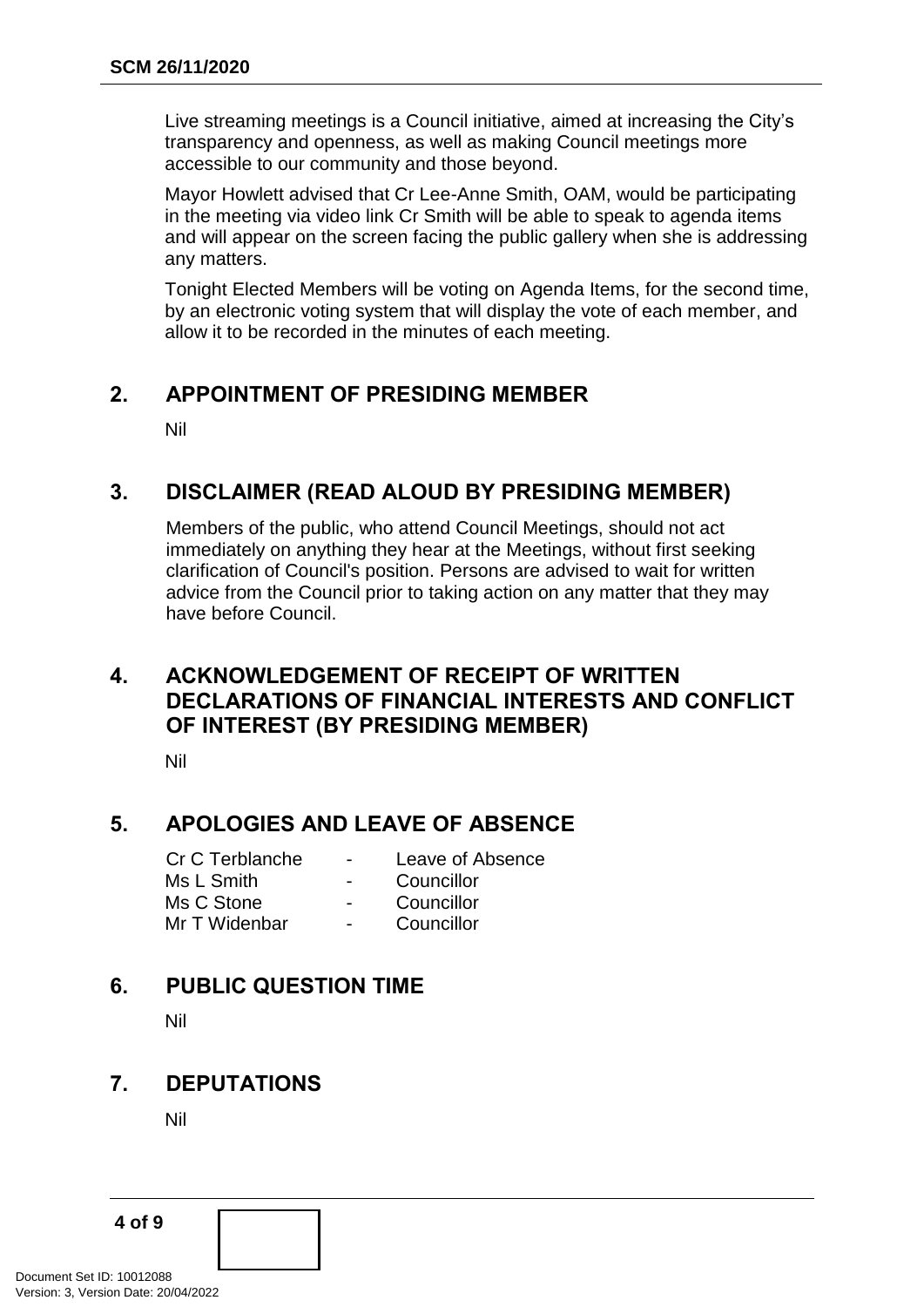# <span id="page-4-0"></span>**8. DECLARATION BY MEMBERS WHO HAVE NOT GIVEN DUE CONSIDERATION TO MATTERS CONTAINED IN THE BUSINESS PAPER PRESENTED BEFORE THE MEETING**

Nil

# <span id="page-4-1"></span>**9. PURPOSE OF MEETING**

The purpose of the meeting is to consider applications from Councillors to attend a Special Meeting of the Chief Executive Officer Performance Review and Key Projects Appraisal Committee, followed by a Special Council Meeting, on Monday 30 November 2020, via instantaneous communication.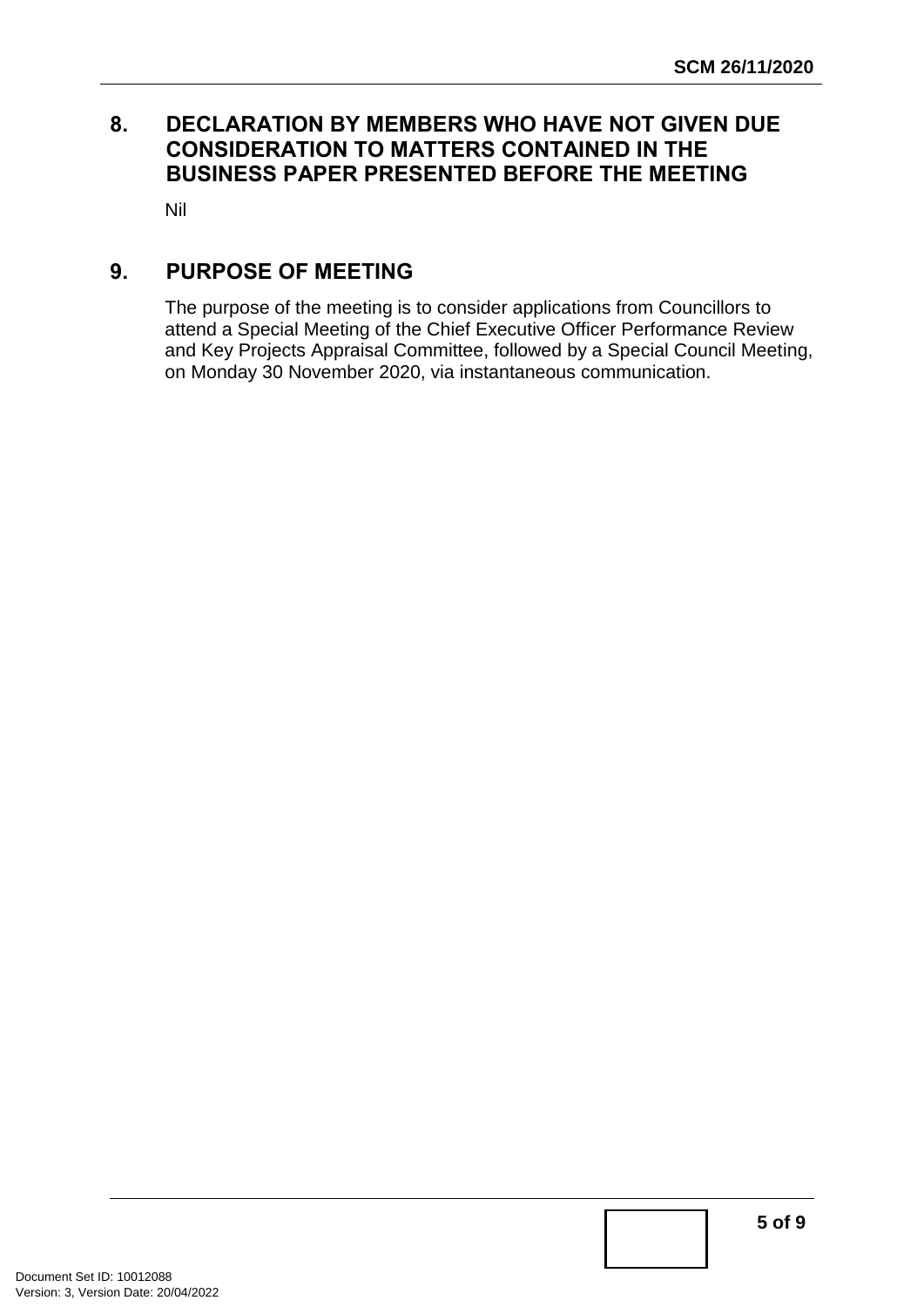## <span id="page-5-1"></span><span id="page-5-0"></span>**10. COUNCIL MATTERS**

#### **10.1 (2020/MINUTE NO 0242) ATTENDANCE AT MEETING BY INSTANTANEOUS COMMUNICATION - CR ALLEN, CR SMITH, CR WIDENBAR**

**Author** D Green **Attachments** N/A

## **RECOMMENDATION**

That Council approve Cr Allen, Cr Smith and Cr Widenbar attending the Special Chief Executive Officer Performance Review and Key Projects Appraisal Committee Meeting and Special Council Meeting on 30 November 2020 by instantaneous communication.

## **TO BE CARRIED BY AN ABSOLUTE MAJORITY OF COUNCIL**

#### **COUNCIL DECISION**

MOVED Deputy Mayor L Kirkwood SECONDED Cr M Separovich

That the recommendation be adopted.

## **CARRIED BY ABSOLUTE MAJORITY OF COUNCIL 6/0**

#### **Background**

A Special Council Meeting has been called by the Presiding Member (Mayor Howlett) to enable the Minutes of the Chief Executive Officer Review and Key Projects Appraisal Committee Meeting held immediately prior, to be formally considered by Council.

Cr Allen is unable to be in attendance personally at the meetings, as he is attending a conference in Margaret River as a delegate of the City, and is staying at the Margaret River Motel, 18 Farrelly Street, Margaret River. Cr Allen is able to ensure that his accommodation is secure and that privacy can be maintained for the duration of the meetings. Accordingly, he is seeking Council approval to attend these meetings via instantaneous communication.

Cr Smith is unable to be in attendance personally at the meetings, as she is working in Port Hedland. She is staying in a residence at Crowe Street, Port Hedland, where she has been based since June 2020, and has previously been granted approval to attend Council Meetings by instantaneous communication up until 12 November 2020. Accordingly, Cr Smith is seeking Council approval to attend these meetings via the same method.

Cr Widenbar is unable to be in attendance personally at the meetings, as he is currently in Gnarabup, near Margaret River. He is staying in a private residence at Marmaduke Point Drive, Gnarabup, and can confirm that he has access to a private portion of the residence to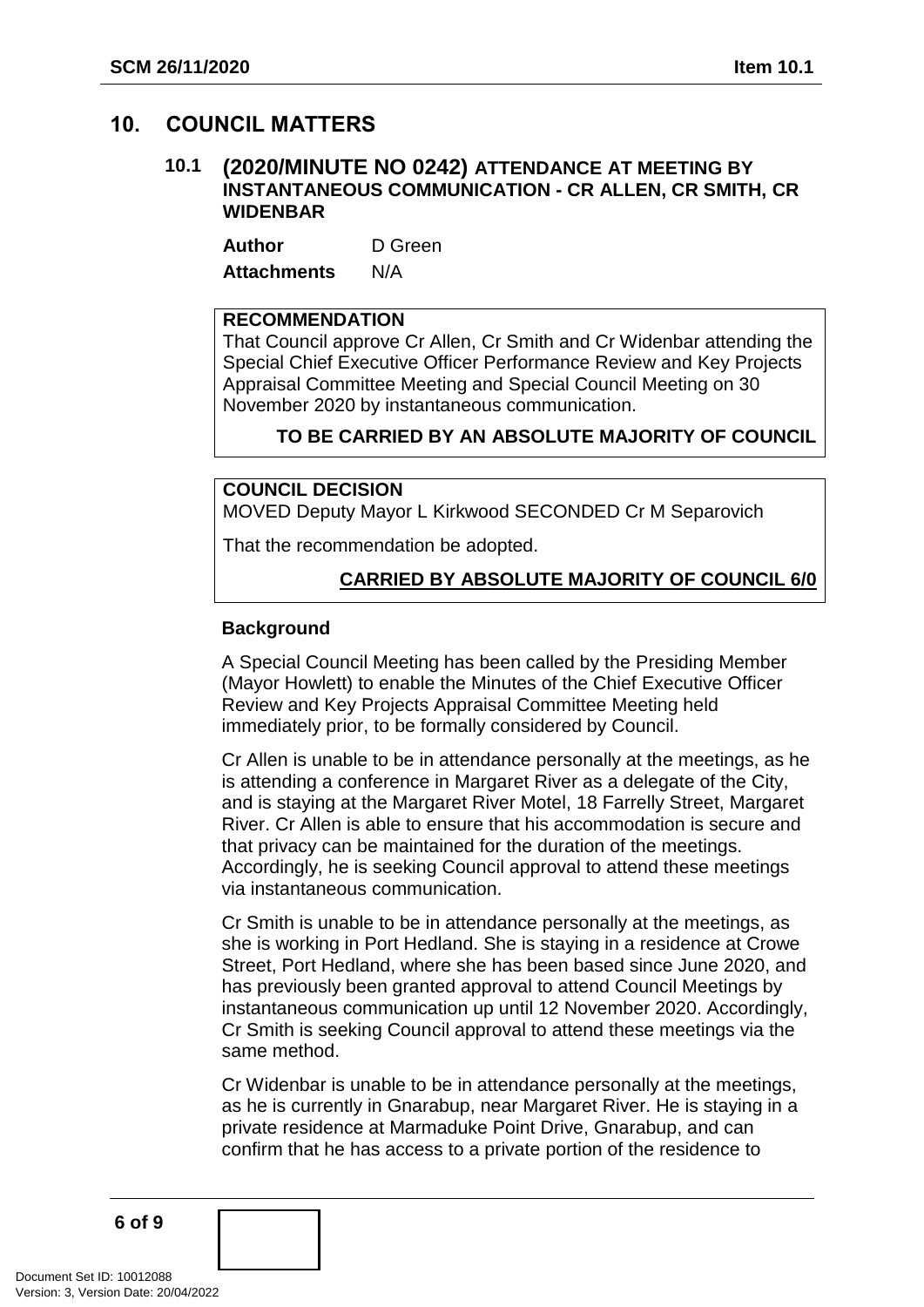securely participate in the meetings. Accordingly, Cr Widenbar is seeking Council approval to attend these meetings by instantaneous communication.

#### **Submission**

N/A

#### **Report**

*The Local Government (Administration) Regulations 1996* (Regulation 14A) provides for a member to be taken as being in attendance at a Council meeting, where the member has been granted the approval of Council to be in simultaneous audio contact with all other members who are personally present at the related Meeting.

Council approving the presence of a member at a meeting by such means is dependent on Council being satisfied that the requesting member is in a suitable place and it (the Council) is otherwise agreeable to the arrangements.

Given these circumstances and the supporting information relevant to the place at which each councillor will be located at the time of the meetings, it is recommended that Council approves the arrangements.

#### **Strategic Plans/Policy Implications**

Listening and Leading

*A community focused, sustainable, accountable and progressive organisation.*

• Ensure good governance through transparent and accountable, planning, processes, reporting, policy and decision making.

## **Budget/Financial Implications**

N/A

## **Legal Implications**

Regulation 14A of the *Local Government (Administration) Regulations 1996* refers.

## **Community Consultation**

N/A

## **Risk Management Implications**

There is a "Low" level of "Brand Reputation" risk associated with this item on the basis of the security and privacy of the accommodation at which Cr Allen will be located for the duration of the meeting.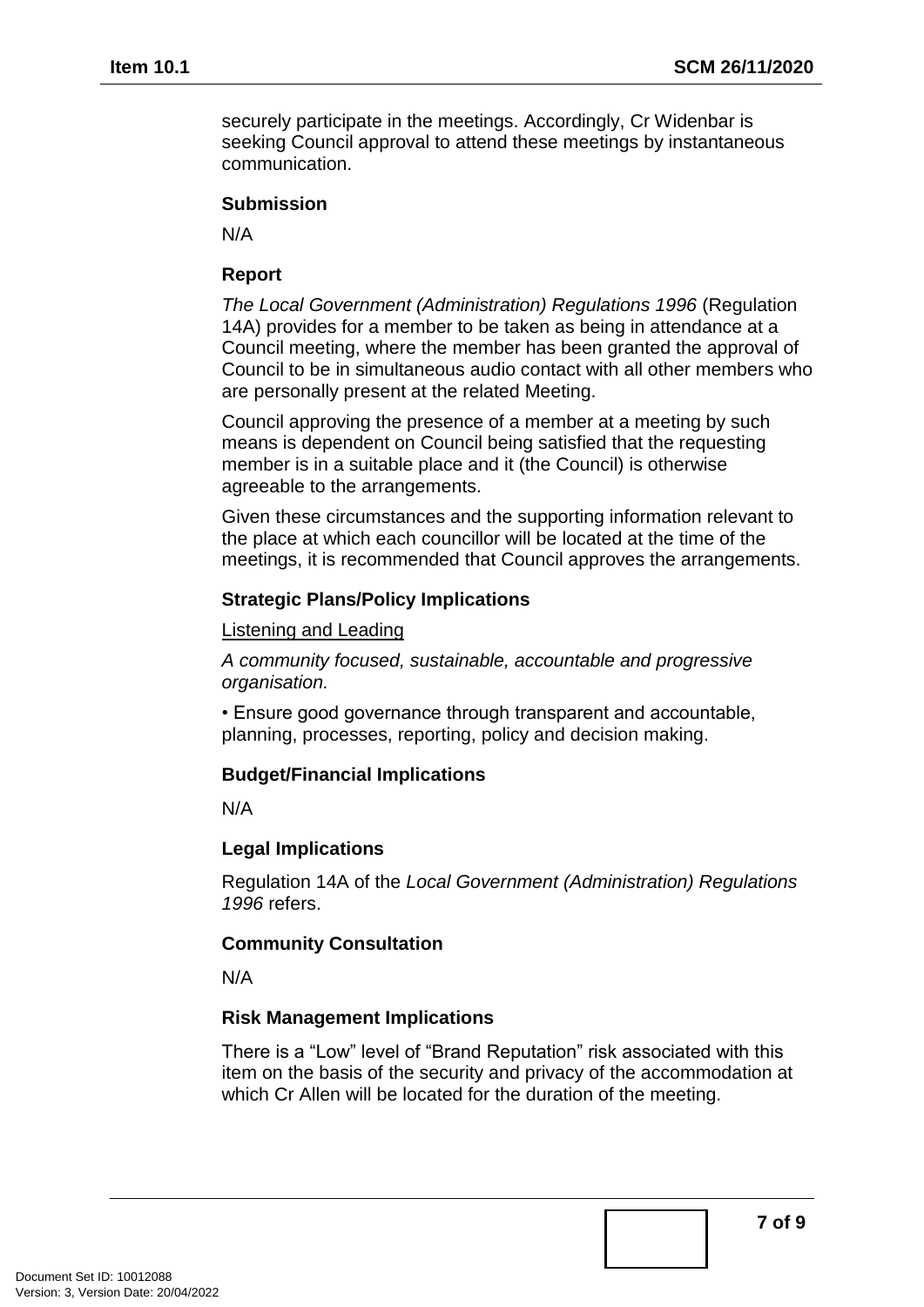# **Advice to Proponent/Submitter**

The proponents have been advised that this matter is to be considered at the 26 November 2020 Special Council Meeting.

## **Implications of Section 3.18(3)** *Local Government Act 1995*

Nil